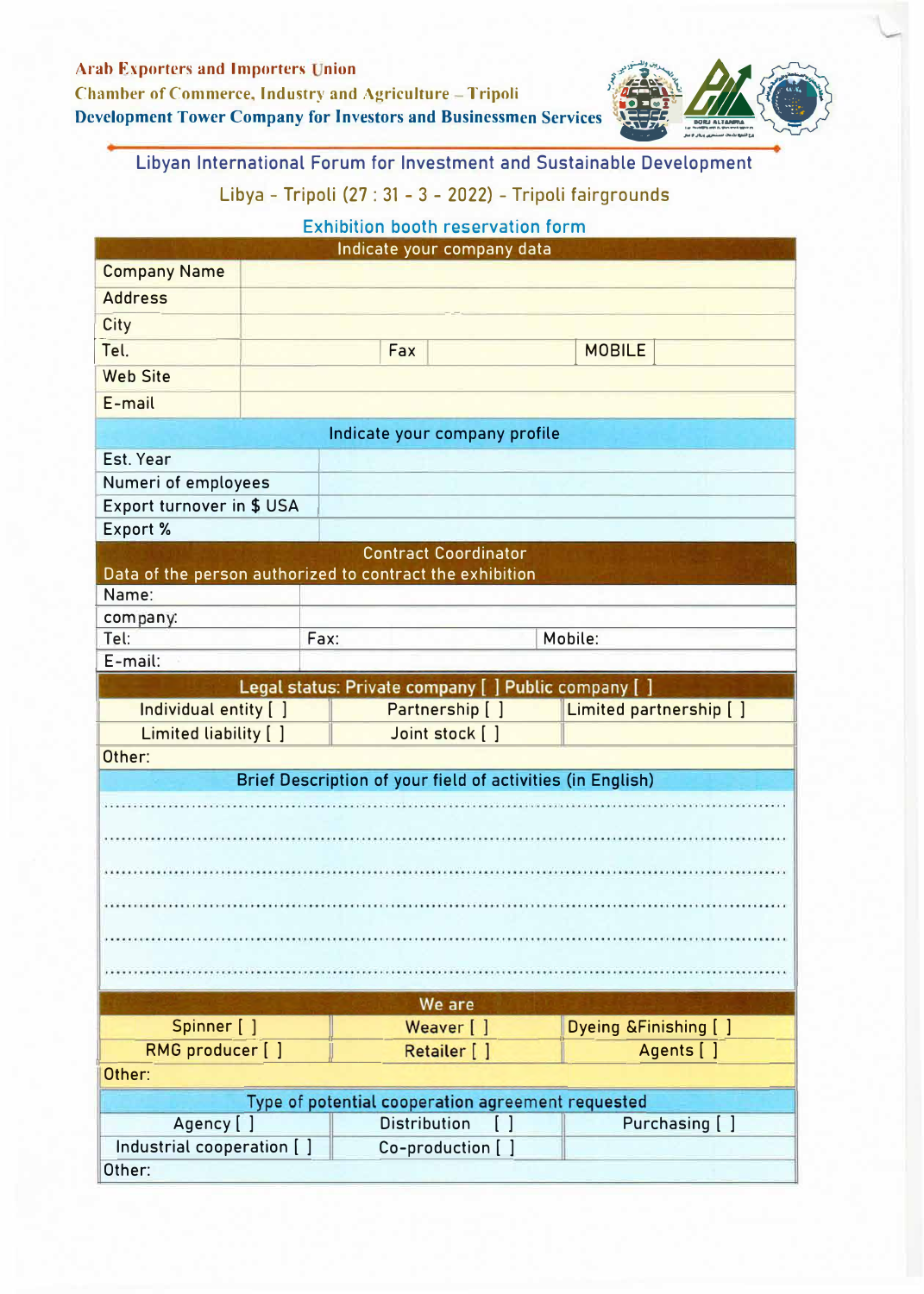### **Arab Exporters and Importers Union**

**Chamber of Commerce, Industry and Agriculture - Tripoli** 

#### **Development Tower Company for Investors and Businessmen Services**



| HOOSE WITH "X" THE SECTORS YOU WOULD LIKE TO MEET                              |  |  |  |  |
|--------------------------------------------------------------------------------|--|--|--|--|
| <b>SECTORS</b>                                                                 |  |  |  |  |
| <b>CONTRACTING (BUILDING GREEN CITIES)</b>                                     |  |  |  |  |
| <b>SOLAR ENERGY</b>                                                            |  |  |  |  |
| <b>CEMENT INDUSTRY</b>                                                         |  |  |  |  |
| SANITARY MATERIALS AND SUPPLIES                                                |  |  |  |  |
| <b>STEEL SECTORS</b>                                                           |  |  |  |  |
| ARMORED DOORS                                                                  |  |  |  |  |
| <b>PLASTIC TUBES</b>                                                           |  |  |  |  |
| PROTECTION AND MONITORING SYSTEMS                                              |  |  |  |  |
| <b>SEAWATER DESALINATION</b>                                                   |  |  |  |  |
| <b>WELL WATER DESALINATION</b>                                                 |  |  |  |  |
| <b>CHICKEN FARMS</b>                                                           |  |  |  |  |
| <b>CHICKEN PROCESSING</b>                                                      |  |  |  |  |
| SOLID WASTE COLLECTION, SORTING AND RECYCLING                                  |  |  |  |  |
| COMPUTER DRAWING AND CUTTING MACHINES (METAL - WOOD - PLASTIC)                 |  |  |  |  |
| <b>FERTILIZER AND FEED FACTORIES</b>                                           |  |  |  |  |
| LASER DRAWING AND CUTTING MACHINES (METALS - WOOD - FABRICS - PLASTIC - PAPER) |  |  |  |  |
| MODERN AGRICULTURAL MACHINERY AND EQUIPMENT                                    |  |  |  |  |
| ESTABLISHMENT OF INTERNATIONAL SEAPORTS                                        |  |  |  |  |
| <b>ELECTRICITY GENERATION</b>                                                  |  |  |  |  |
|                                                                                |  |  |  |  |
| <b>BUILDING BRICKS INDUSTRY</b>                                                |  |  |  |  |
| ELECTRICAL MATERIALS AND ACCESSORIES                                           |  |  |  |  |
| <b>ALUMINUM WINDOWS</b>                                                        |  |  |  |  |
| <b>WIRES AND CABLES</b><br><b>IRON PIPES</b>                                   |  |  |  |  |
| SMART CITY MANAGEMENT SYSTEMS                                                  |  |  |  |  |
| <b>GREENHOUSES</b>                                                             |  |  |  |  |
| <b>FISH AND SHRIMP FARMS</b>                                                   |  |  |  |  |
| <b>FISH PROCESSING</b>                                                         |  |  |  |  |
| <b>FOOD INDUSTRY</b>                                                           |  |  |  |  |
| SORTING, CLEANING, WAXING AND PACKING VEGETABLES AND FRUITS                    |  |  |  |  |
| <b>MODERN IRRIGATION SYSTEMS</b>                                               |  |  |  |  |
| CONSTRUCTION MACHINERY AND EQUIPMENT                                           |  |  |  |  |
| ESTABLISHMENT OF A FISHING FLEET ON THE HIGH SEAS                              |  |  |  |  |
| HOUSEHOLD ELECTRICAL DEVICES                                                   |  |  |  |  |
| <b>CONSTRUCTION OF INTERNATIONAL AIRPORTS</b>                                  |  |  |  |  |
| <b>PAVE THE STREETS</b><br><b>CREATE FREE ZONES</b>                            |  |  |  |  |
| <b>CLOTHES SEWING MACHINES</b>                                                 |  |  |  |  |
| VEHICLES (SPECIAL - LIGHT, MEDIUM AND HEAVY - SPECIALIZED)                     |  |  |  |  |
| HOME KITCHEN APPLIANCES AND GADGETS                                            |  |  |  |  |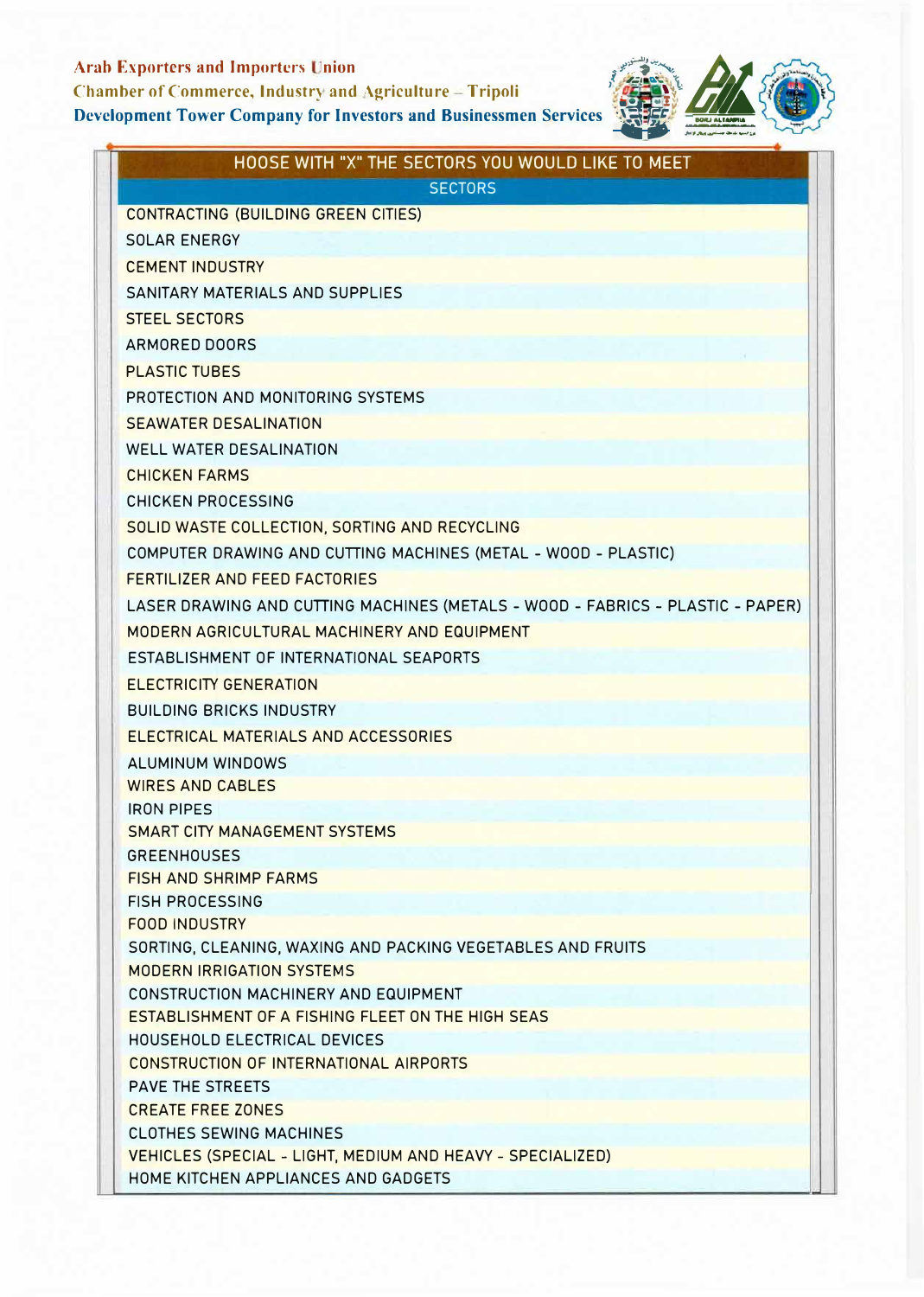## **Arab Exporters and Importers Union Chamber of Commerce, Industry and Agriculture - Tripoli Development Tower Company for Investors and Businessmen Services**



| SAFETY AND SECURITY DEVICES AND EQUIPMENT            |
|------------------------------------------------------|
| SCOOTER (SPECIAL - SPECIALIST)                       |
| <b>CAR ACCESSORIES</b>                               |
| <b>HOME FURNITURE</b>                                |
| MODERN ADVERTISING SYSTEMS (INTERNAL - EXTERNAL)     |
| <b>OFFICE FURNITURE</b>                              |
| AUTO SPARE PARTS (SPECIAL - TRANSPORTATION)          |
| MODERN (LED) INDOOR LIGHTING SYSTEMS                 |
| <b>CREATE GREEN ECONOMIC CITIES</b>                  |
| <b>CREATE BORDER AREAS</b>                           |
| <b>TEXTILES AND GARMENTS.</b>                        |
| FOOD.                                                |
| <b>FABRICS FOR CURTAINS, UPHOLSTERY AND CLOTHING</b> |
| ALL SECTORS SPECIALIZED IN RECONSTRUCTION            |



Booking data

Hall Number: **Wing Number:** 

I have been briefed on the general terms and conditions of the contract, and we acknowledge and undertake to abide by the terms and conditions, and any amendments made by the relevant Libyan organizer or government authorities.

**Commissioner:**  $Joh<sup>+</sup>$ Date: **Company Seal:**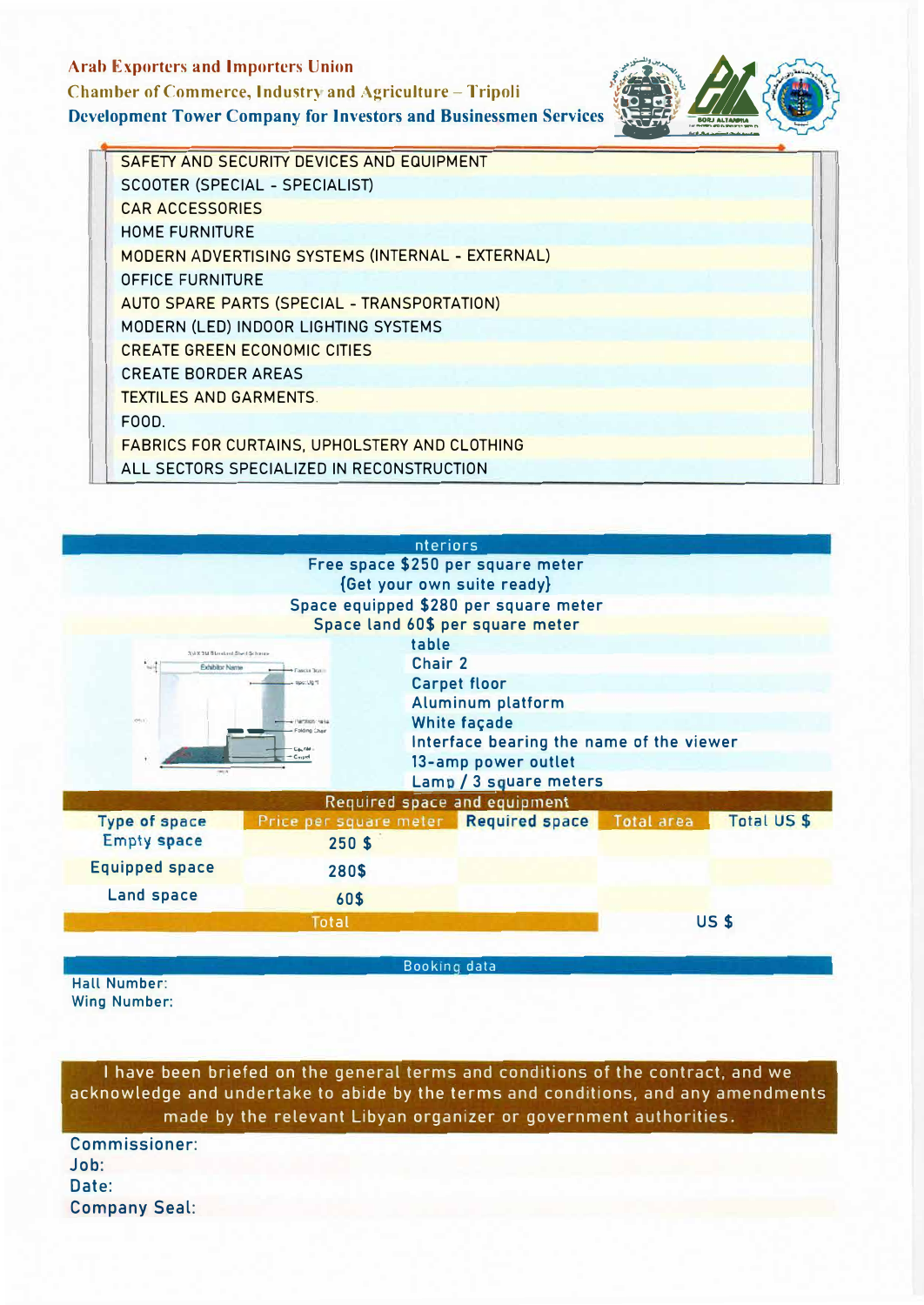

#### General terms and conditions

- 1. The exhibition space must be reserved in the exhibition by filling out the form, and should be officially signed by the person authorized to sign on behalf of the exhibitor, and after receiving the space reservation form, the organizer reserves the right to reject any space reservation form at his absolute discretion without necessarily explaining the reasons for this refusal.
- 2. Featured display areas, will be calculated separately.
- 3. Any additional equipment and/or services, such as furniture and power supply, at the request of exhibitors, will be calculated separately.
- 4. The exhibitor is not entitled to cancel the booking and refund a total or part of the booking fee at all.
- 5. In all cases, the organizer and all those associated with it are not responsible for the safety of the exhibitor and his employees, agents, contractors, or safety of attendance, nor is he responsible for exhibits, appliances, equipment and/or other property of any kind, brought to the exhibition by exhibitors. The organizer is also not responsible for employees, agents, contractors, invitees or visitors in all cases, and the maximum liability of the organizer to the exhibitor, whether contracted or uncontracted, can be determined beyond the value of the space reservation form.
- 6. These general terms and conditions govern the relationship between the organizer and the exhibitor, apply to all services, whether current or future, which are provided by the organizer to the exhibitor, unless otherwise provided in a separate agreement, and the organizer reserves the right to change, add or modify any of these terms, and the organizer's decision is binding, in the event of any disagreement in the interpretation of these terms and conditions.
- 7. The exhibitor must ensure that it is fully covered by the insurance company, and that the policy is not limited to the risks to property, exhibits, and devices that the exhibitor brought to the exhibition. Rather, this must go beyond that to include public responsibility and comprehensive protection against any loss or damage caused by any circumstance at all due to fire and/or water, theft, accidents or any other reason. The exhibitor must secure against others and provide compensation. The organizer must also be removed from any harm in relation to all amounts, claims and expenses that may subject the organizer to compensation and losses resulting from the injury of any person (including exhibition visitors, organizer's staff), Agents or contractors) also for property damage, where damages are caused by any act or default by the exhibitor and/or employees, agents, contractors and/or invitees, so the exhibitor is required to provide evidence to the organizer that he or she has sufficient insurance cover accepted by the organizer, as well as the exhibitor to ensure that his temporary employees, or contractors, are all insured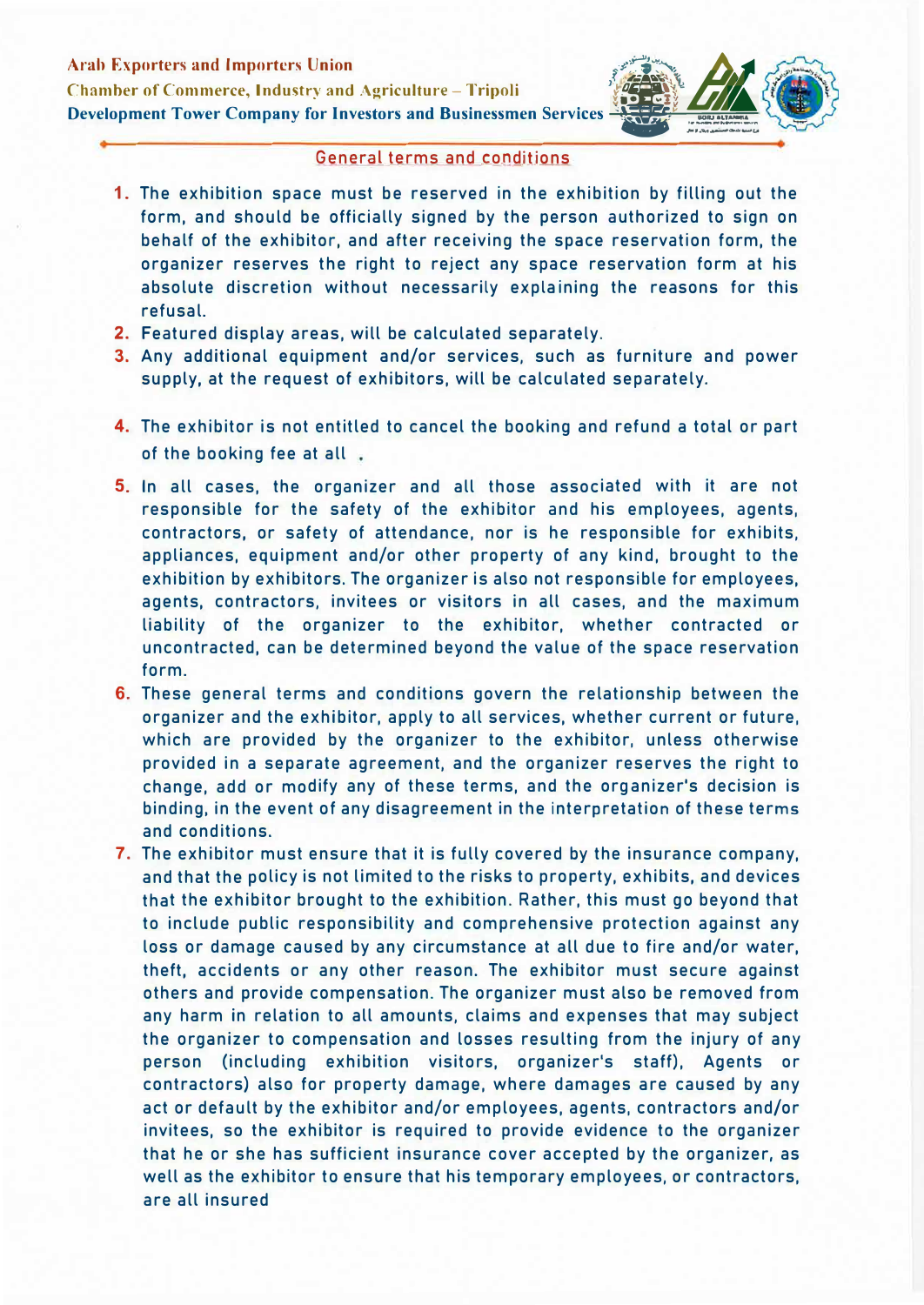

against Labour compensation claims, and must extend the period of Secure the exhibitor or any of his employees, agents, or contractors from the moment they enter the exhibition ground, until they leave the event, with the end of the exhibition period until all their exhibits and property are removed.

- 8. In any case, the organizer may not be responsible for any restrictions or circumstances preventing the construction, installation, completion of modifications or dismantling of the reserved booth, entry and removal of exhibits or the failure of any service or any amenities provided by hall owners or other third parties.
- 9. The contractor for booking a booth is responsible for ensuring that all exhibitors within the pavilion are fully aware of the terms of the form, with the consent to comply with the general terms and conditions of the exhibition and its rules.
- 10. The exhibitor must not transfer, dispose, or rent part of its space or any part of the exhibition space, whether for financial or other remuneration. the exhibitor, if he or she is an agent, distributor or licensee, must at the time of application mention the names of the main entities (persons) he will represent during the exhibition, which does not prevent exhibitors from displaying products after they have become distributors or licensed by the main owners, after submitting the application (Signing the contract, and obtaining prior written permission from the organizer.
- **11.** The organizer must not be responsible to the exhibitor for any total cancellation, or partial opening of the exhibition, either entirely or partially, because the company does not perform its obligations under this contract (this form), or any modifications or changes to each or any of the exhibition's rules and regulations due to any circumstances beyond the control of the organizer.
- **12.** If the organizer does not implement the agreement, or takes a long time to implement it, in accordance with the terms established under this agreement, this in no way constitutes a waiver by the organizer of his rights.

Company name:

The commissioner's name is signed:

Signature:

Seal: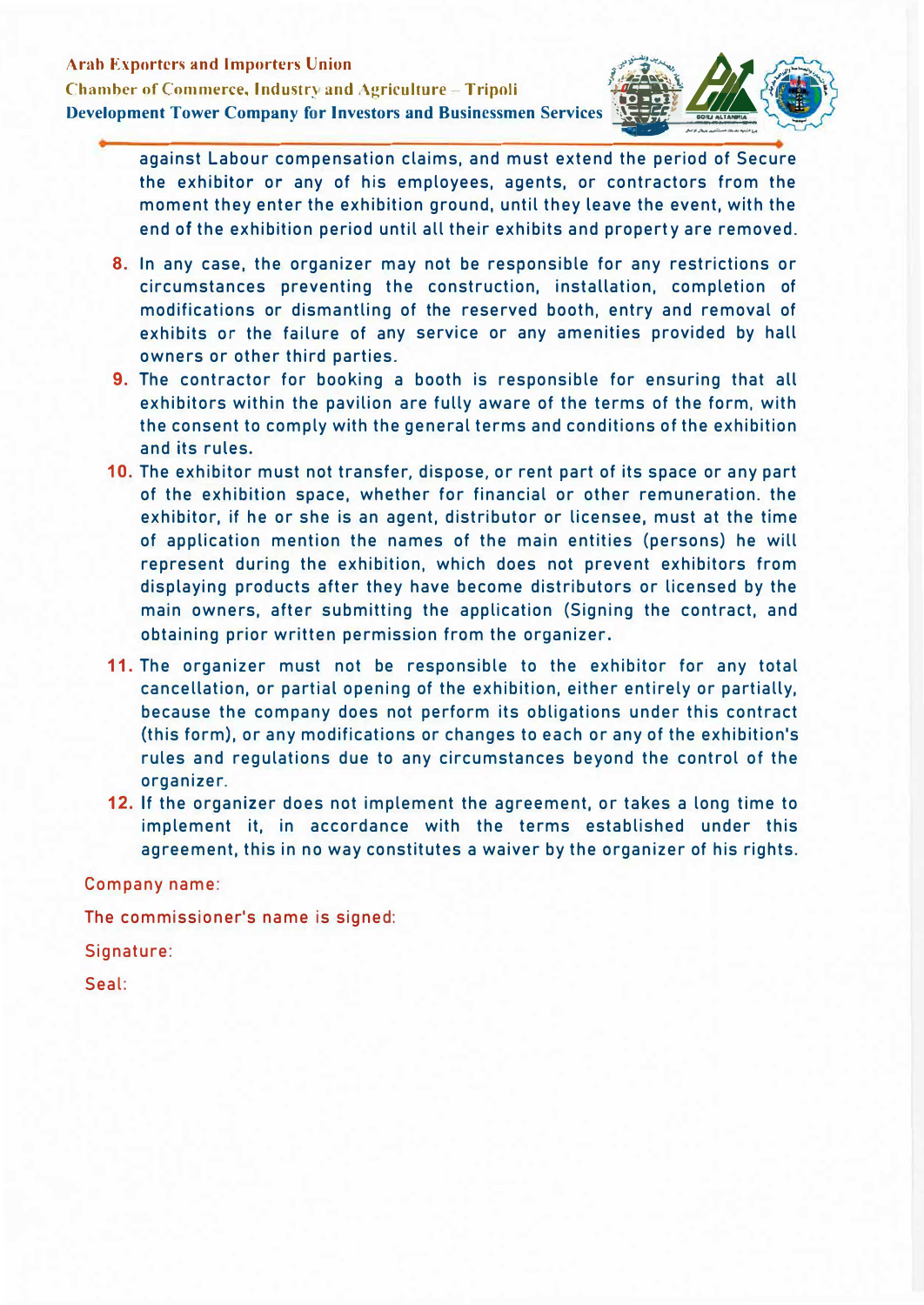

Libyan International Forum for Investment and Sustainable Development Libya - Tripoli (27: 31 - 3 - 2022) - Tripoli fairgrounds

Confirmation and registration to the 8 2 8 meetings

|                                                            |                      |                                                      |  | Indicate your company data |  |  |  |  |  |
|------------------------------------------------------------|----------------------|------------------------------------------------------|--|----------------------------|--|--|--|--|--|
| <b>Company Name</b>                                        |                      |                                                      |  |                            |  |  |  |  |  |
| <b>Address</b>                                             |                      |                                                      |  |                            |  |  |  |  |  |
| <b>City</b>                                                |                      |                                                      |  |                            |  |  |  |  |  |
| Tel.                                                       | <b>MOBILE</b><br>Fax |                                                      |  |                            |  |  |  |  |  |
| <b>Web Site</b>                                            |                      |                                                      |  |                            |  |  |  |  |  |
| E-mail                                                     |                      |                                                      |  |                            |  |  |  |  |  |
|                                                            |                      | Indicate your company profile                        |  |                            |  |  |  |  |  |
| Est. Year                                                  |                      |                                                      |  |                            |  |  |  |  |  |
| Numeri of employees                                        |                      |                                                      |  |                            |  |  |  |  |  |
| Export turnover in \$ USA                                  |                      |                                                      |  |                            |  |  |  |  |  |
| Export %                                                   |                      |                                                      |  |                            |  |  |  |  |  |
|                                                            |                      | <b>Contract Coordinator</b>                          |  |                            |  |  |  |  |  |
| Data of the person authorized to contract the exhibition   |                      |                                                      |  |                            |  |  |  |  |  |
| Name:                                                      |                      |                                                      |  |                            |  |  |  |  |  |
| company:                                                   |                      |                                                      |  |                            |  |  |  |  |  |
| Tel:                                                       | Fax:                 |                                                      |  | Mobile:                    |  |  |  |  |  |
| E-mail:                                                    |                      |                                                      |  |                            |  |  |  |  |  |
|                                                            |                      | Legal status: Private company [ ] Public company [ ] |  |                            |  |  |  |  |  |
| Individual entity [ ]                                      |                      | Partnership [ ]                                      |  | Limited partnership [ ]    |  |  |  |  |  |
| Limited liability [ ]                                      |                      | Joint stock [ ]                                      |  |                            |  |  |  |  |  |
| Other:                                                     |                      |                                                      |  |                            |  |  |  |  |  |
| Brief Description of your field of activities (in English) |                      |                                                      |  |                            |  |  |  |  |  |
|                                                            |                      |                                                      |  |                            |  |  |  |  |  |
|                                                            |                      |                                                      |  |                            |  |  |  |  |  |
|                                                            |                      |                                                      |  |                            |  |  |  |  |  |
|                                                            |                      |                                                      |  |                            |  |  |  |  |  |
|                                                            |                      |                                                      |  |                            |  |  |  |  |  |
|                                                            |                      |                                                      |  |                            |  |  |  |  |  |
|                                                            |                      |                                                      |  |                            |  |  |  |  |  |
|                                                            |                      |                                                      |  |                            |  |  |  |  |  |
|                                                            |                      |                                                      |  |                            |  |  |  |  |  |
|                                                            |                      |                                                      |  |                            |  |  |  |  |  |
|                                                            |                      | We are                                               |  |                            |  |  |  |  |  |
| Spinner [ ]                                                |                      | Weaver [ ]                                           |  | Dyeing & Finishing [ ]     |  |  |  |  |  |
| RMG producer [ ]                                           |                      | Retailer [ ]                                         |  | Agents [ ]                 |  |  |  |  |  |
| Other:                                                     |                      |                                                      |  |                            |  |  |  |  |  |
|                                                            |                      | Type of potential cooperation agreement requested    |  |                            |  |  |  |  |  |
| Agency [ ]                                                 |                      | <b>Distribution</b>                                  |  | Purchasing [ ]             |  |  |  |  |  |
| Industrial cooperation [ ]                                 |                      | Co-production []                                     |  |                            |  |  |  |  |  |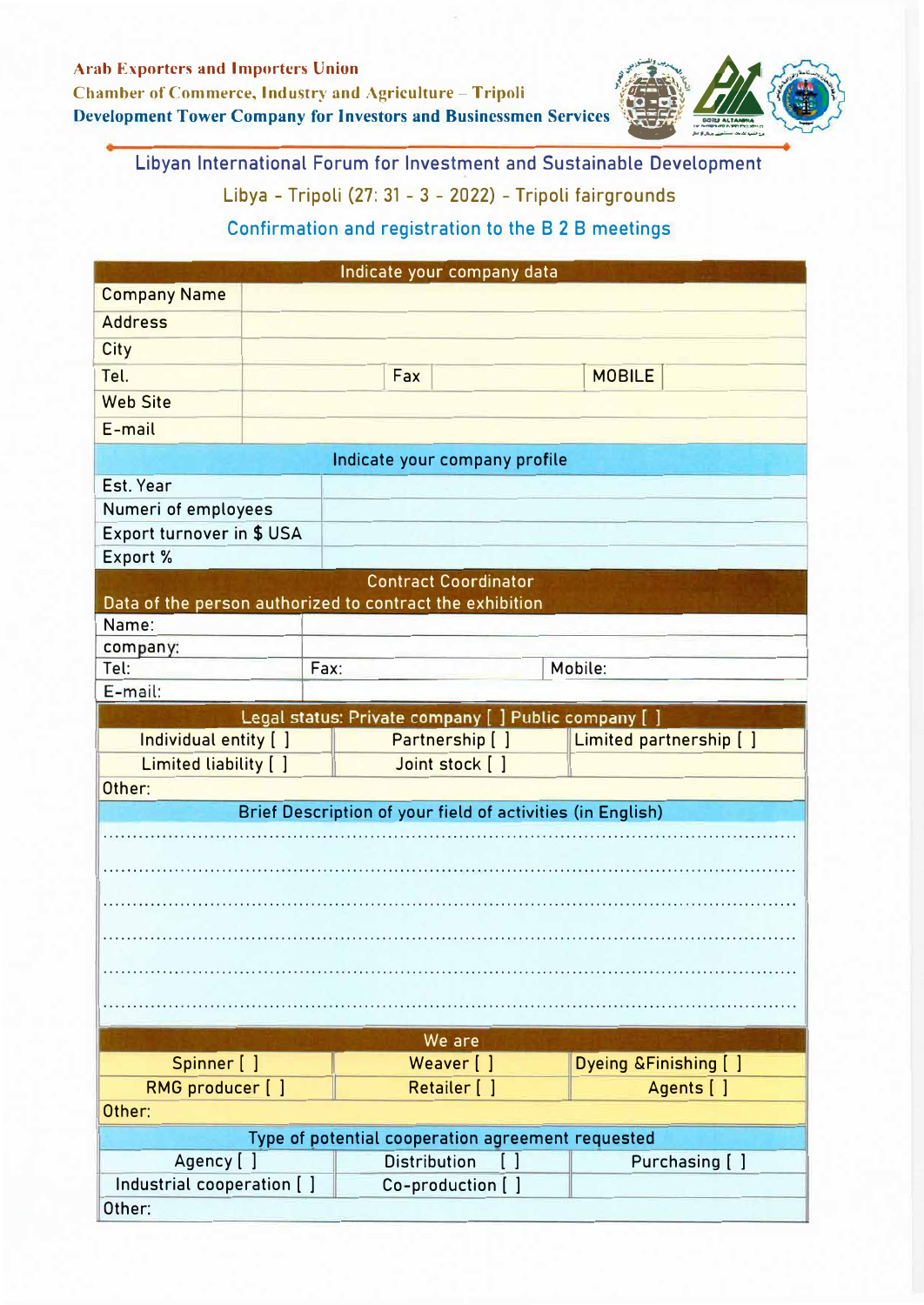# **Arab Exporters and Importers Union**

**Chamber of Commerce, Industry and Agriculture - Tripoli** 

# **Development Tower Company for Investors and Businessmen Services**



| HOOSE WITH "X" THE SECTORS YOU WOULD LIKE TO MEET                              |  |  |  |  |
|--------------------------------------------------------------------------------|--|--|--|--|
| <b>SECTORS</b>                                                                 |  |  |  |  |
| <b>CONTRACTING (BUILDING GREEN CITIES)</b>                                     |  |  |  |  |
| <b>SOLAR ENERGY</b>                                                            |  |  |  |  |
| <b>CEMENT INDUSTRY</b>                                                         |  |  |  |  |
| SANITARY MATERIALS AND SUPPLIES                                                |  |  |  |  |
| <b>STEEL SECTORS</b>                                                           |  |  |  |  |
| <b>ARMORED DOORS</b>                                                           |  |  |  |  |
| <b>PLASTIC TUBES</b>                                                           |  |  |  |  |
| PROTECTION AND MONITORING SYSTEMS                                              |  |  |  |  |
| <b>SEAWATER DESALINATION</b>                                                   |  |  |  |  |
| <b>WELL WATER DESALINATION</b>                                                 |  |  |  |  |
| <b>CHICKEN FARMS</b>                                                           |  |  |  |  |
| <b>CHICKEN PROCESSING</b>                                                      |  |  |  |  |
| SOLID WASTE COLLECTION, SORTING AND RECYCLING                                  |  |  |  |  |
| COMPUTER DRAWING AND CUTTING MACHINES (METAL - WOOD - PLASTIC)                 |  |  |  |  |
| <b>FERTILIZER AND FEED FACTORIES</b>                                           |  |  |  |  |
| LASER DRAWING AND CUTTING MACHINES (METALS - WOOD - FABRICS - PLASTIC - PAPER) |  |  |  |  |
| MODERN AGRICULTURAL MACHINERY AND EQUIPMENT                                    |  |  |  |  |
| ESTABLISHMENT OF INTERNATIONAL SEAPORTS                                        |  |  |  |  |
| <b>ELECTRICITY GENERATION</b>                                                  |  |  |  |  |
|                                                                                |  |  |  |  |
| <b>BUILDING BRICKS INDUSTRY</b>                                                |  |  |  |  |
| ELECTRICAL MATERIALS AND ACCESSORIES                                           |  |  |  |  |
| ALUMINUM WINDOWS                                                               |  |  |  |  |
| <b>WIRES AND CABLES</b><br><b>IRON PIPES</b>                                   |  |  |  |  |
| <b>SMART CITY MANAGEMENT SYSTEMS</b>                                           |  |  |  |  |
| <b>GREENHOUSES</b>                                                             |  |  |  |  |
| <b>FISH AND SHRIMP FARMS</b>                                                   |  |  |  |  |
| <b>FISH PROCESSING</b>                                                         |  |  |  |  |
| <b>FOOD INDUSTRY</b>                                                           |  |  |  |  |
| SORTING, CLEANING, WAXING AND PACKING VEGETABLES AND FRUITS                    |  |  |  |  |
| <b>MODERN IRRIGATION SYSTEMS</b>                                               |  |  |  |  |
| CONSTRUCTION MACHINERY AND EQUIPMENT                                           |  |  |  |  |
| ESTABLISHMENT OF A FISHING FLEET ON THE HIGH SEAS                              |  |  |  |  |
| HOUSEHOLD ELECTRICAL DEVICES                                                   |  |  |  |  |
| CONSTRUCTION OF INTERNATIONAL AIRPORTS<br><b>PAVE THE STREETS</b>              |  |  |  |  |
| <b>CREATE FREE ZONES</b>                                                       |  |  |  |  |
| <b>CLOTHES SEWING MACHINES</b>                                                 |  |  |  |  |
| VEHICLES (SPECIAL - LIGHT, MEDIUM AND HEAVY - SPECIALIZED)                     |  |  |  |  |
| HOME KITCHEN APPLIANCES AND GADGETS                                            |  |  |  |  |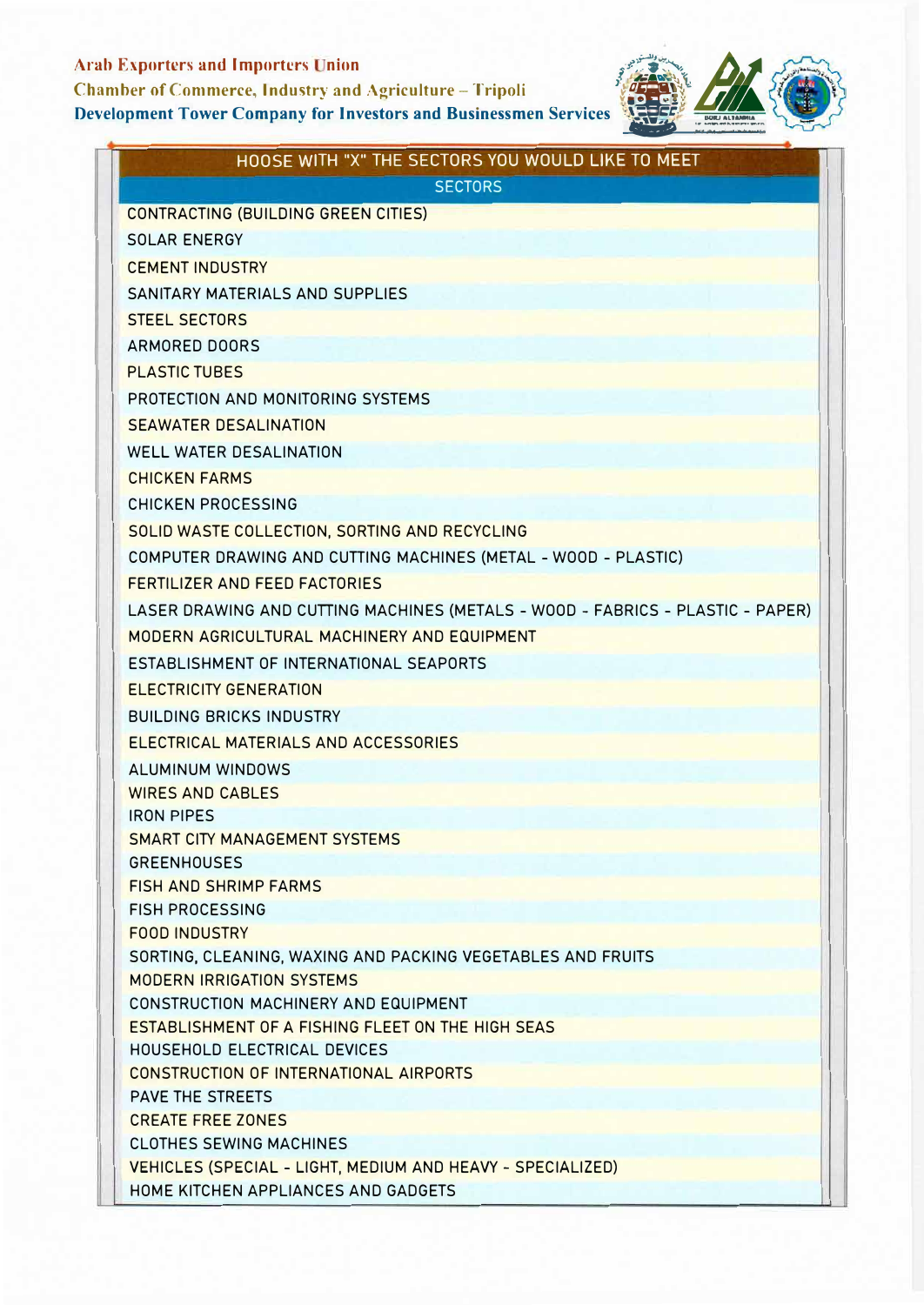# Arab Exporters and Importers Union<br>Chamber of Commerce, Industry and Agriculture – Tripoli Chamber of Commerce, Industry and Agriculture - Tripoli (*b...)*<br>Development Tower Company for Investors and Businessmen Services (*Reference*) **Development Tower Company for Investors and Businessmen Services**



SAFETY AND SECURITY DEVICES AND EQUIPMENT SCOOTER (SPECIAL - SPECIALIST) CAR ACCESSORIES HOME FURNITURE MODERN ADVERTISING SYSTEMS (INTERNAL - EXTERNAL) OFFICE FURNITURE AUTO SPARE PARTS (SPECIAL - TRANSPORTATION) MODERN (LED) INDOOR LIGHTING SYSTEMS CREATE GREEN ECONOMIC CITIES CREATE BORDER AREAS TEXTILES AND GARMENTS. FOOD. FABRICS FOR CURTAINS, UPHOLSTERY AND CLOTHING ALL SECTORS SPECIALIZED IN RECONSTRUCTION

| <b>Participation fee</b>                    |                                             |  |  |
|---------------------------------------------|---------------------------------------------|--|--|
| One person representing the company         | Two company representatives                 |  |  |
| 4000 USD                                    | <b>5500 USD</b>                             |  |  |
| 6 days (5 nights) accommodation in a single | 6 days (5 nights) accommodation in a double |  |  |
| room - breakfast included                   | room - breakfast included                   |  |  |
| <b>Business Organizing Services</b>         | <b>Business Organizing Services</b>         |  |  |
| <b>Translation services</b>                 | translation services                        |  |  |
| Internal transfers for the meeting          | Internal transfers for the meeting          |  |  |
| Transfers to and from the airport           | Transfers to and from the airport           |  |  |

We have reviewed the general terms and conditions of contract, and we acknowledge and undertake to abide by the terms and conditions, and any modifications made by the organizer, and/or the relevant Libyan governmental authorities.

Name:

Signature:

Official Seal:

Date: / /2022